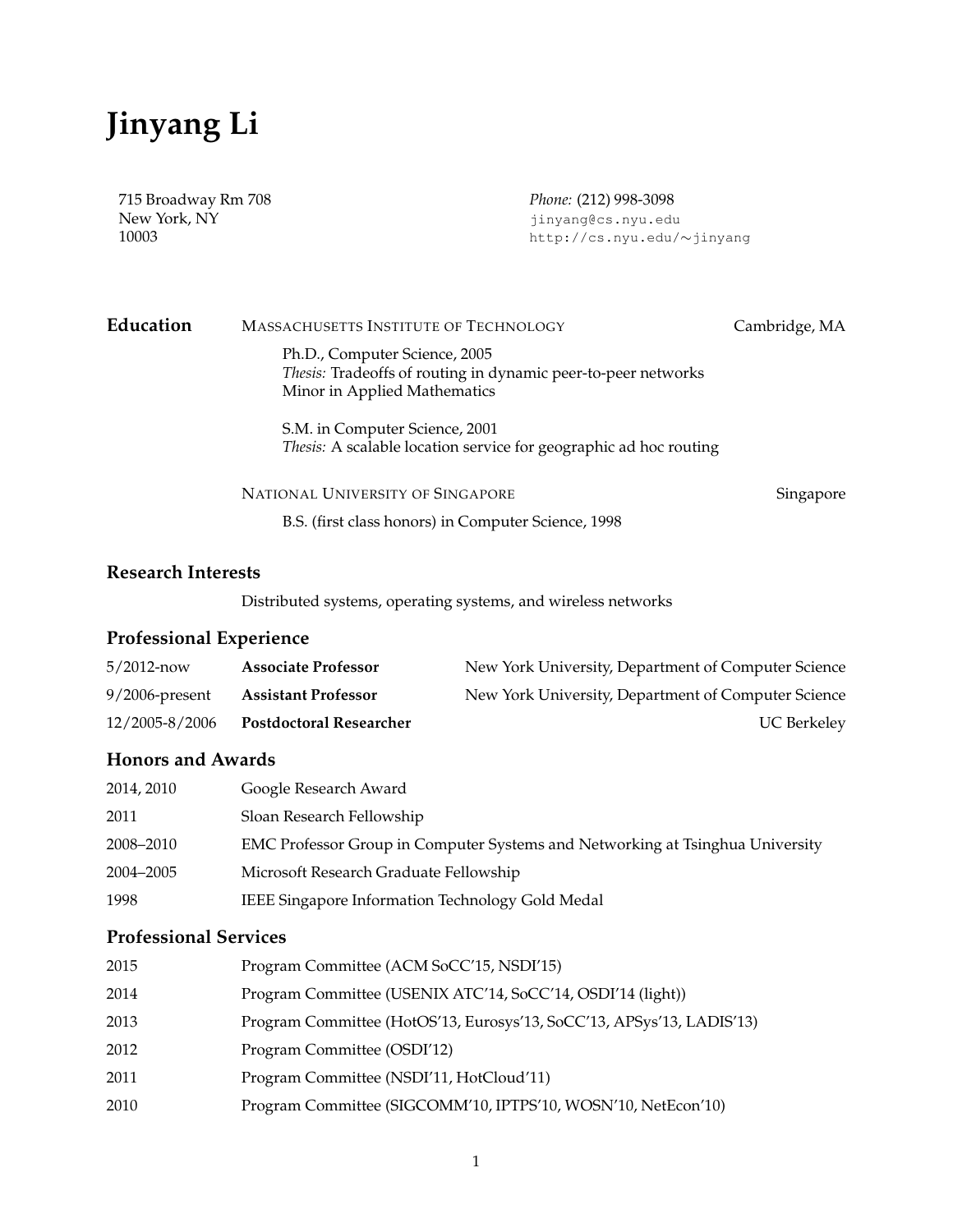| 2009 | Poster Session Chair (ASPLOS'09), Program Committee (IPTPS'09)                  |
|------|---------------------------------------------------------------------------------|
| 2008 | Program Committee (CoNEXT'08, SocialNets'08), Program Committee Light (NSDI'08) |
| 2008 | Panel Reviewer, GENI project office                                             |
| 2007 | Program Committee (NSDI'07, IPTPS'07)                                           |
| 2006 | Panel Reviewer, NSF Future Internet Network Design (FIND)                       |

#### **Journal Publications**

- [1] Nguyen Tran and Jinyang Li. Efficient cooperative backup with decentralized trust management. *ACM Transactions on Storage (TOS)*, 8(3), 2012.
- [2] Eddie Kohler, Jinyang Li, Vern Paxson, and Scott Shenker. Observed structure of addresses in IP traffic. *IEEE/ACM Transactions on Networking ( ToN)*, 16(6):1207–1218, December 2006.

#### **Refereed Conference Publications**

- [3] Chien-Chin Huang, Qi Chen, Zhaoguo Wang, Russell Power, Jorge Ortiz, Jinyang Li, and Zhen Xiao. Spartan: A distributed array framework with smart tiling. In *USENIX Annual Technical Conference*, 2015.
- [4] Shuai Mu, Yang Cui, Yang Zhang, Wyatt Lloyd, and Jinyang Li. Extracting more concurrency from distributed transactions. In *11th USENIX Symposium on Operating Systems Design and Implementation (OSDI'14)*, 2014.
- [5] Qi Chen, Yisheng Liao, Christopher Mitchell, Jinyang Li, and Zhen Xiao. Building a scalable multimedia search engine using infiniband. In *USENIX Workshop on Hot Topics in Cloud COmputing (HotCloud)*, 2014.
- [6] Zhaoguo Wang, Hao Qian, Jinyang Li, and Haibo Chen. Using restricted transactional memory to build a scalable in-memory database. In *The European Conference on Computer Systems (EuroSys)*, 2014.
- [7] Yang Zhang, Russell Power, Siyuan Zhou, Marcos K. Aguilera Yair Sovran, and Jinyang Li. Transaction chains: achieving serializability with low latency in geo-distributed storage systems. In *24th ACM Symposium on Operating Systems Principles (SOSP)*, 2013.
- [8] Christopher Mitchell, Yifeng Geng, and Jinyang Li. Using one-sided rdma reads to build a fast, cpu-efficient key-value store. In *USENIX Annual Technical Conference (USENIX ATC)*, 2013.
- [9] Yair Sovran, Russell Power, Marcos K. Aguilera, and Jinyang Li. Transactional storage for geo-replicated systems. In *ACM Symposium on Operating Systems Principles (SOSP)*, 2011.
- [10] Nguyen Tran, Jinyang Li, Lakshminarayanan Subramanian, and Sherman S.M. Chow. Optimal sybil-resilient node admission control. In *IEEE International Conference on Computer Communications (INFOCOM)*, 2011.
- [11] Russell Power and Jinyang Li. Piccolo: Building fast, distributed programs with partitioned tables. In *9th USENIX Symposium on Operating Systems Design and Implementation (OSDI)*, 2010.
- [12] Aditya Dhananjay, Ashlesh Sharma, Michael Paik, Jay Chen, Trishank Kuppusamy, Jinyang Li, and Lakshminarayanan Subramanian. Hermes: Data transmission over unknown voice channels. In *Proceedings of the 16th ACM Conference on Mobile Computing and Networking (Mobicom)*, 2010.
- [13] Aditya Dhananjay, Hui Zhang, Jinyang Li, and Lakshminarayanan Subramanian. Design and implementation of high-performance dual-radio mesh networks. In *ACM SIG-COMM*, 2009.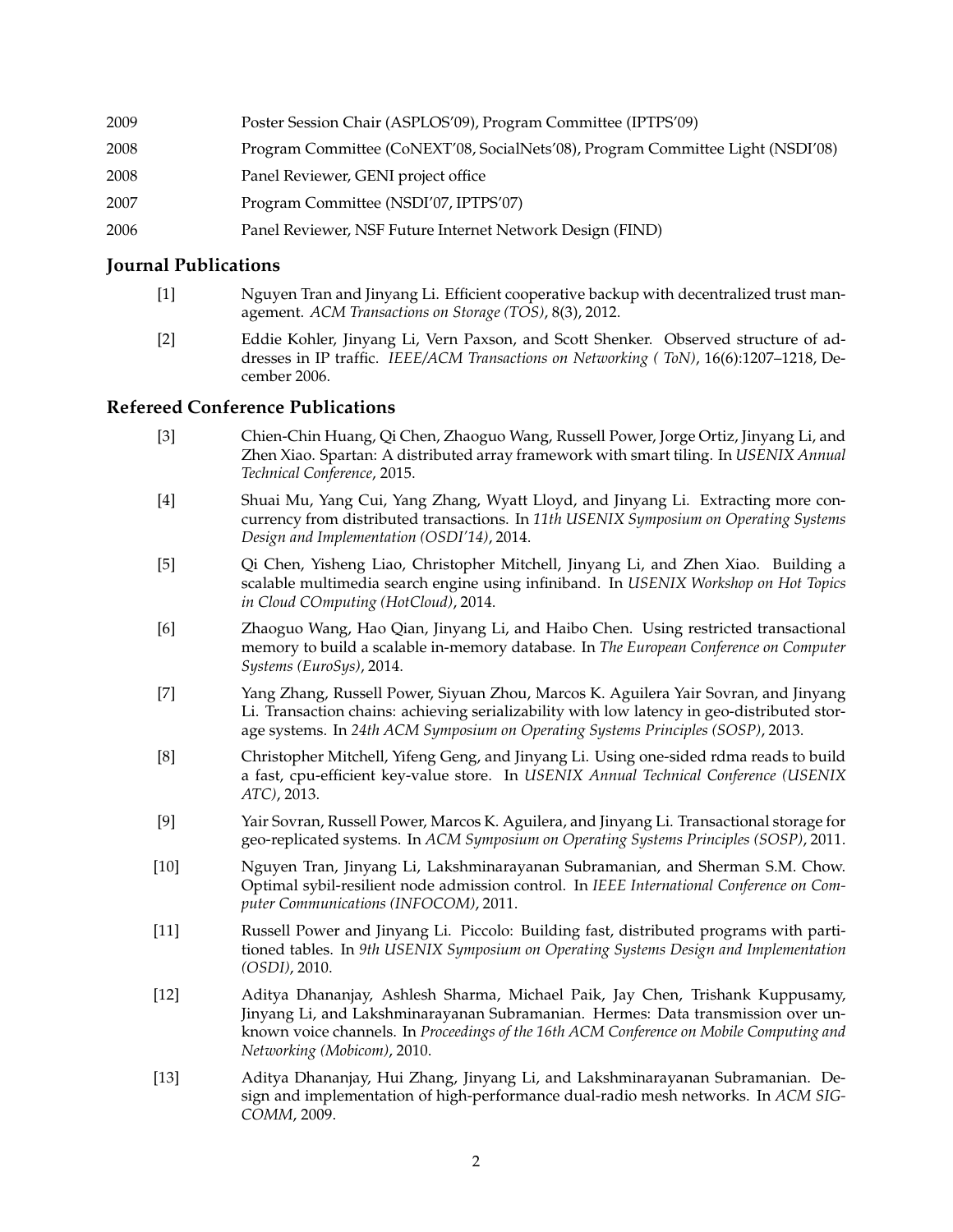- [14] Nguyen Tran, Bonan Min, Jinyang Li, and Lakshminarayanan Submaranian. Sybilresilient online content voting. In *Proc. of the 6th USENIX Symposium on Networked System Design and Implementation (NSDI)*, April 2009.
- [15] Jeremy Stribling, Yair Sovran, Irene Zhang, Xavid Pretzer, Jinyang Li, Frans Kaashoek, and Robert Morris. Simplifying wide-area application development with Wheelfs. In *Proc. of the 6th USENIX Symposium on Networked System Design and Implementation (NSDI)*, April 2009.
- [16] Jay Chen, Lakshminarayanan Subramanian, and Jinyang Li. Ruralcafe: Enhancing web search in intermittent networks. In *18th International World Wide Web Conference (WWW)*, 2009.
- [17] Jeremy Stribling, Jinyang Li, Isaac G. Councill, Frans Kaashoek, and Robert Morris. Overcite: A distributed, cooperative citeseer. In *the 3rd Symposium on Networked Systems Design and Implementation (NSDI)*, May 2006.
- [18] Jinyang Li, Jeremy Stribling, Robert Morris, Frans Kaashoek, and Thomer Gil. A performance vs. cost framework for evaluating DHT design tradeoffs under churn. In *Proceedings of 24th IEEE International Conference on Computer Communications (INFOCOM)*, March 2005.
- [19] Jinyang Li, Jeremy Stribling, Robert Morris, and Frans Kaashoek. Bandwidth efficient management of DHT routing tables. In *the 2nd Symposium on Networked Systems Design and Implementation (NSDI)*, May 2005.
- [20] Frank Dabek, James Robertson, Jinyang Li, Emil Sit, Frans Kaashoek, and Robert Morris. Designing a DHT for low latency and high throughput. In *Proceedings of the 1st Symposium on Networked Systems Design and Implementation (NSDI)*, 2004.
- [21] Jinyang Li, Charles Blake, Douglas De Couto, Hu Imm Lee, and Robert Morris. Capacity of ad hoc wireless networks. In *Proceedings of the 7th ACM Conference on Mobile Computing and Networking (Mobicom)*, August 2001.
- [22] Jinyang Li, John Jannotti, Douglas De Couto, David R. Karger, and Robert Morris. A scalable location service for geographic ad hoc routing. In *Proceedings of the 6th ACM Conference on Mobile Computing and Networking (Mobicom)*, August 2000.

### **Workshop and Other Refereed Publications**

- [23] Yisheng Liao, Alex Rubinsteyn, Russell Power, and Jinyang Li. Learning random forests on the gpu. In *NIPS Workshop on Parallel and Large-scale Machine Learning (Big Learning) poster*, 2013.
- [24] Zhaoguo Wang, Hao Qian, Haibo Chen, and Jinyang Li. Opportunities and pitfalls of multi-core scaling using hardware transaction memory. In *Asia-Pacific Workshop on Systems (APsys)*, 2013.
- [25] Christopher Mitchell, Russell Power, and Jinyang Li. Oolong: Asynchronous distributed computation made easy. In *Asian-Pacific Workshop on Systems (APSys)*, 2012.
- [26] Aditya Dhananjan, Matt Tierney, Jinyang Li, and Lashminarayanan Subramanian. Wire: A new rural connectivity paradigm. In *ACM SIGCOMM Demo, (Best Demo Award)*, 2011.
- [27] Nguyen Tran, Jinyang Li, and Lakshminarayanan Submaranian. Collusion-resilient credit-based reputations for peer-to-peer content distribution. In *Workshop on the Economics of Networks, Systems, and Computation (NetEcon)*, 2010.
- [28] Nguyen Tran, Jinyang Li, Lakshminarayanan Submaranian, and Sherman Chow. Brief announcement: Improving social network based sybil-resilient node admission control. In *29th ACM Symposium on Principles of Distributed Computing (PODC)*, 2010.